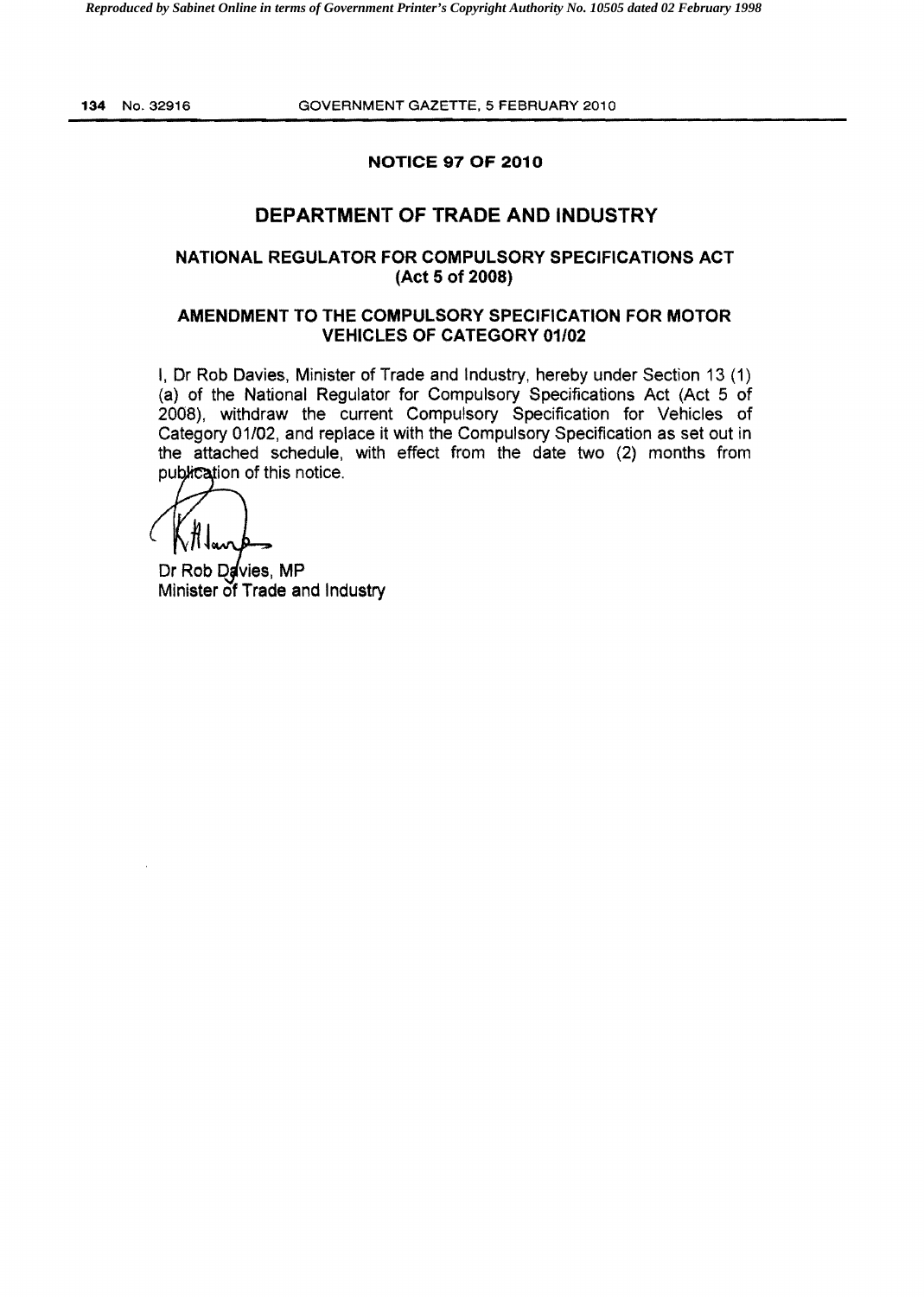# SCHEDULE

# COMPULSORY SPECIFICATION FOR VEHICLES OF CATEGORY  $O_1$  AND  $O_2$ (CARAVANS AND LIGHT TRAILERS)

# 1 Scope

**1.1** This specification covers the requirements for vehicle models of categories  $O_1$  and  $O_2$  designed or adapted for operation on a public road at speeds greater than 40 kph, including new vehicle models and vehicle models that have not previously been registered or licensed in South Africa.

1.2 The requirements of this specification, in so far as the vehicle parts already incorporated are concerned, apply in respect of an incomplete vehicle supplied for further manufacture by one manufacturer to another and the entire specification applies to the vehicle after completion thereof by the last-mentioned manufacturer.

1.3 This specification does not apply to experimental vehicles or to prototype vehicles constructed or imported by the original manufacturer or importers for the purpose of testing, assessment or development, or to agricultural trailers, unless they are subsequently sold for use on a public road in South Africa.

**1.4** The relevant requirements of this specification shall take effect on the dates as specified in schedule 1.

1.5 Where a South African National Standard, including an International Standard or a UN ECE regulation adopted by South Africa as a National Standard, is incorporated by reference into this specification, only the technical requirements of the specifications for the commodity, and the tests to verify compliance. apply.

# 2 Definitions

For the purposes of this specification, the following definitions apply:

## 2.1

#### axle unit

set of two or more parallel axles that are so interconnected as to form a unit and the distance between adjacent axles is less than 1,2 m

## 2.2

#### caravan

trailer that provides mobile living accommodation and that has a gross vehicle mass not exceeding 3,5 t

#### 2.3 category 0 trailers

## 2.3.1

category O<sub>1</sub> single-axled trailers, other than semi-trailers, with a maximum mass not exceeding 0,75 t

2.3.2

#### category  $O<sub>2</sub>$

trailers other than category  $O_1$ , with a maximum mass not exceeding 3,5 t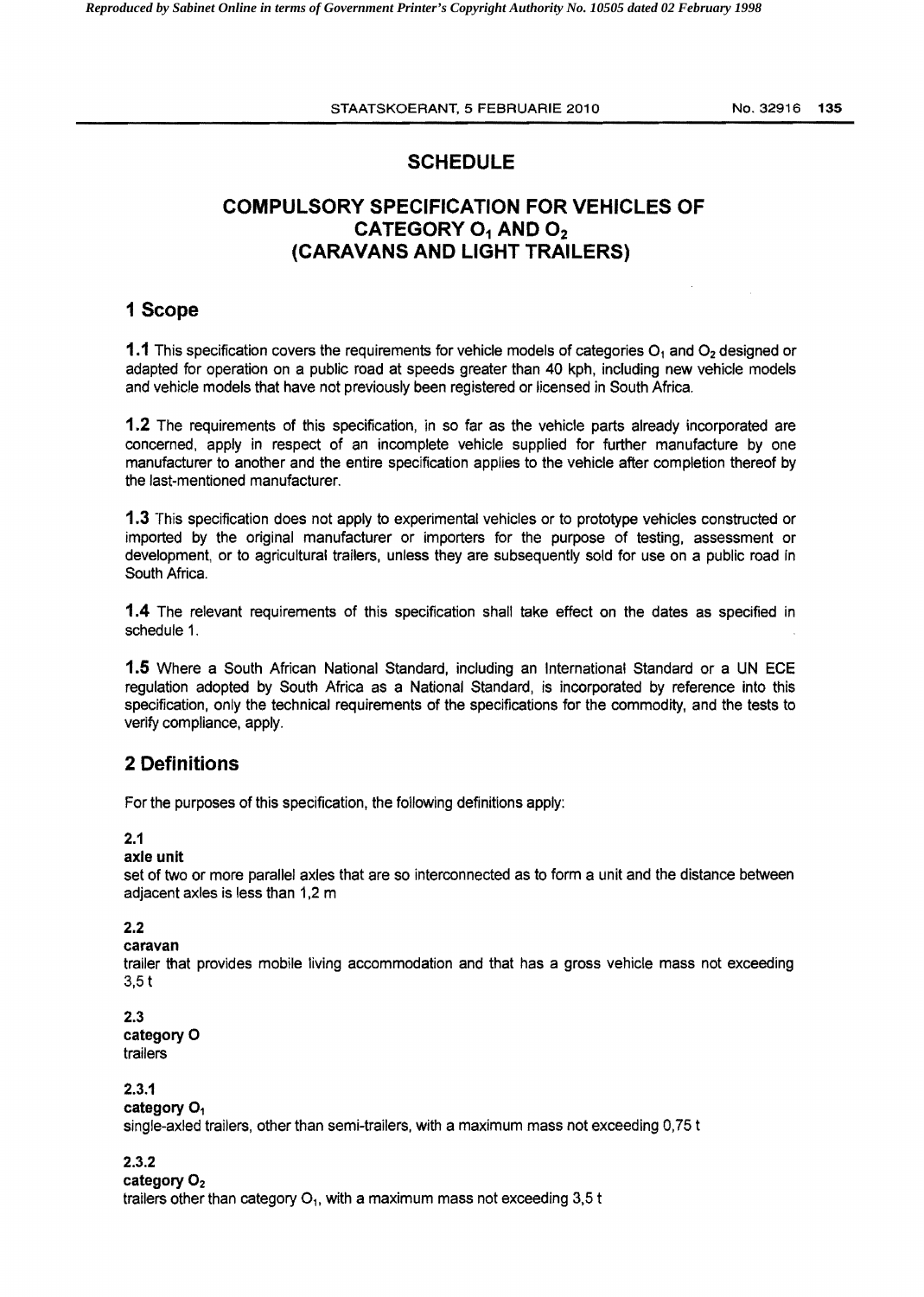#### 2.4

#### equalizer

device that is connected between the towing vehicle and a trailer, and that is designed to reduce the vertical load imposed on the ball coupling by the trailer and to transfer load to the front and rear axles of the vehicle combination. The device usually takes the form of a pair of downward curved springs, one on each side of the drawbar, that are tensioned upwards when coupled to the towing vehicle.

## 2.5

### homologation

a process for establishing the compliance of a model of vehicle and the approval being granted by the regulatory authority, prior to it being introduced for sale.

### 2.6

### importer

a person who imports a category 0 vehicle, and "import" shall has a corresponding meaning

## 2.7

### manufacturer

person who makes, produces, assembles, alters, modifies or converts a category 0 vehicle, and "manufacture" has a corresponding meaning

### 2.8 model

manufacturer's description for a series of vehicle designs that do not differ in respect of axle configuration, trailer configuration, coupling device, and braking system, or in respect of the vehicle category by which they are introduced to South Africa by a specific source

The Regulatory Authority reserves the right to decide on which variations or combinations of variation constitute a new model, and may also take cognisance to the classification system applied in the country of origin of the design

## 2.9

## public road

road, street or thoroughfare, including the verges, or any other place, whether a thoroughfare or not, to which the public or sections of the public have the right of access and commonly use

## 2.10

## proof of compliance

the authentic evidence of compliance with any of the requirements of this compulsory specification from a source defined in "Source of Evidence" in Annexure A

## 2.11

#### registered manufacturer, importer or builder (MIB)

any manufacturer, importer or builder required to be registered in terms of regulation 38 of the National Road Traffic Act 93/1996

#### $2.12$

## regulatory authority

an organization appointed by the Minister of the Department of Trade and Industry to administer this compulsory specification on behalf of the South African Government

#### 2.13

#### semi~trailer

trailer having no front axle and so designed that at least 15 % of its tare is super-imposed on and borne by a vehicle drawing such trailer

## 2.14

#### stabilizer

device that is connected between the towing vehicle and the trailer, and that is designed to reduce or dampen any lateral (anti-snake) oscillations or vertical (anti-pitch) oscillations, or combinations thereof,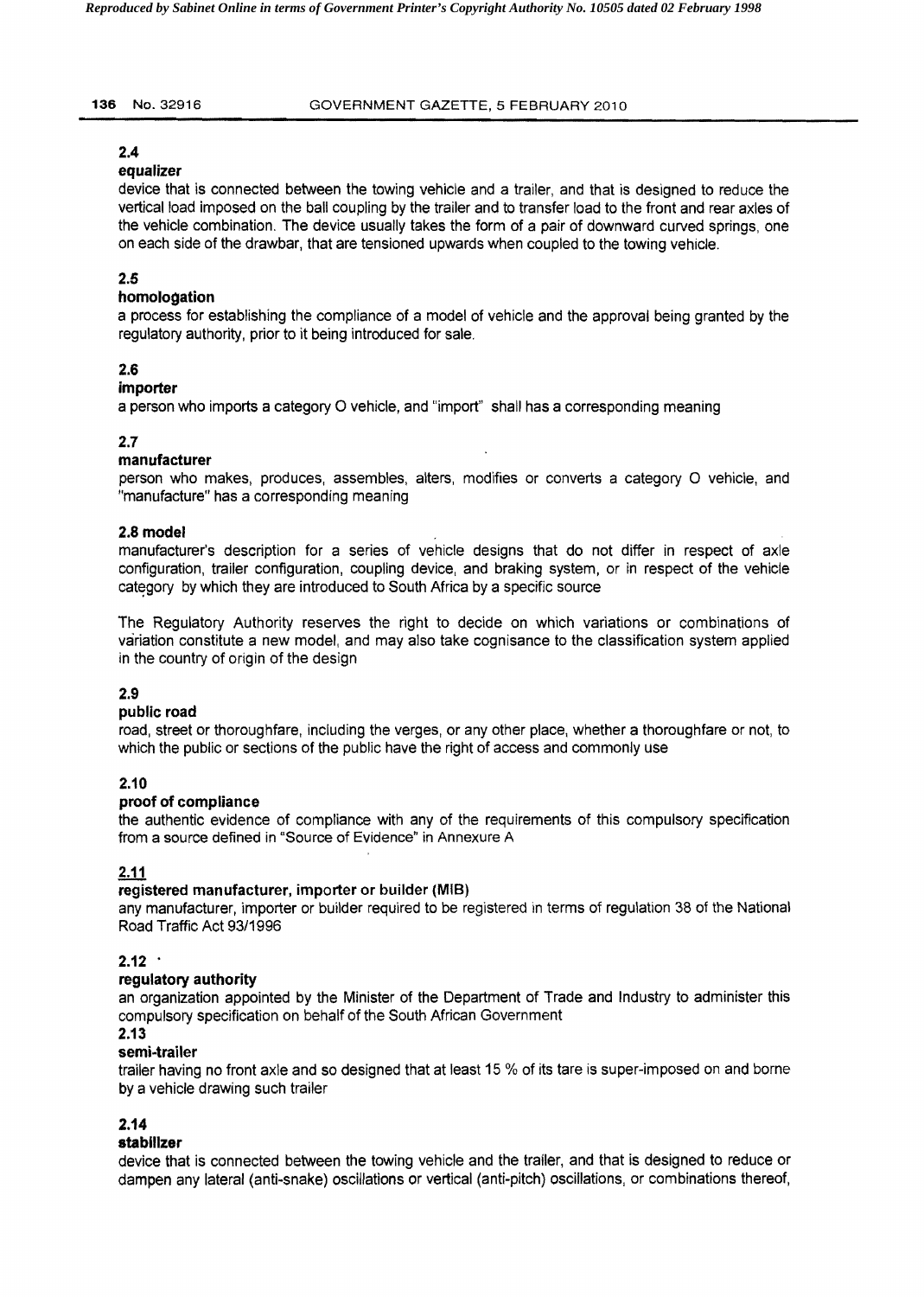#### STAATSKOERANT, 5 FEBRUARIE 2010 No.32916 **137**

of the vehicle combination. The device usually takes the form of a friction or hydraulic damping medium in either the horizontal or vertical plane, or a combination of both. and may be incorporated with an equalizer

#### 2.15

#### **tent trailer**

trailer that has a gross vehicle mass not exceeding 3,5 t and that provides mobile living accommodation by means of a collapsible soft-topped tent that can be permanently attached to or can be removable from the trailer

### 2.16

#### **trailer**

vehicle that is not self-propelled and that is designed or adapted to be drawn by a motor vehicle. but does not include a side-car attached to a motor cycle

# **3 General requirements**

## **3.1 Requirements for lights, lighting and warning signs**

### 3.1.1 **Lights**

Lights fitted to a trailer shall comply with the relevant requirements given in the following standards:

SANS 20003/ECE R3 (SABS ECE R3:1996), Uniform provisions concerning the approval of retroreflecting devices for power-driven vehicles and their trailers.

SANS 20004/ECE R4 (SABS ECE R4:1997), Uniform provisions for the approval of devices for the illumination of rear registration plates of motor vehicles (except motor cycles) and their trailers.

SANS 20006:2003/ECE R6, Uniform provisions concerning the approval of direction indicators for motor vehicles and their trailers.

SANS 20007:2002/ECE R7, Uniform provisions concerning the approval of front and rear position (side) lamps, stop-lamps and end-outline marker lamps for motor vehicles (except motor cycles) and their trailers.

SANS 20023/ECE R23 (SABS ECE R23:1992), Uniform provisions concerning the approval of reversing lamps for power-driven vehicles and their trailers.

SANS 20037:2002/ECE R37, Uniform provisions concerning the approval of filament lamps for use in approved lamp units of power-driven vehicles and of their trailers.

SANS 20091/ECE R91 (SABS ECE R91:1993), Uniform provisions concerning the approval of sidemarker lamps for motor vehicles and their trailers.

## 3.1.2 **Lighting**

Lighting shall be fitted to a trailer and shall comply with the relevant requirements given in SANS 20048/ECE R48 (SABS ECE R48:1994). Uniform provisions concerning the approval of vehicles with regard to the installation of lighting and light-signalling devices.

The specific requirements of the said SANS 20048/ECE R48 (SASS ECE R48:1994) for **rear fog lamps** as set out in 6.11, shall be treated as **OPTIONAL** for the purpose of this compulsory specification:

Provided that, if any vehicle is fitted with such devices or lamps, they shall comply with the applicable requirements.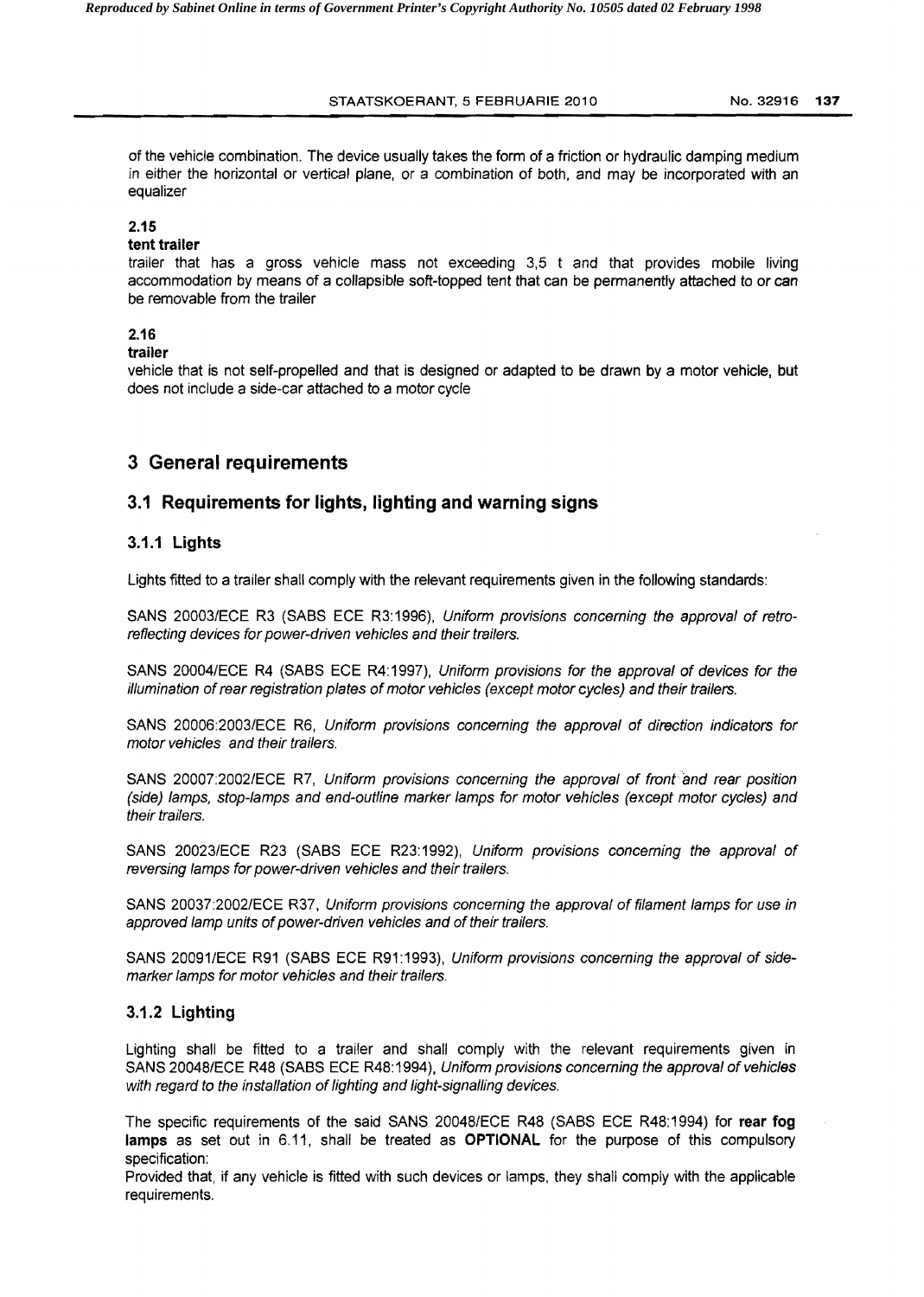#### **138** NO.32916 GOVERNMENT GAZETTE. 5 FEBRUARY 2010

The requirements for the installation of retroreflectors may be met by the use and fitting of retroreflectors that are defined in the relevant regulations of the National Road Traffic Act 1996 (Act 93 of 1996) and in addition, the requirements may also be met by the use and fitting of retrorefiectors that are integral portions of another light lens assembly.

## **3.1.3** Rear warning **sign** (chevrons)

A rear warning sign shalt be fitted to a trailer and shall comply with the relevant regulations of the National Road Traffic Act, 1996 (Act 93 of 1996).

## **3.1.4 Emergency warning signs** (triangles)

In the case of a vehicle supplied with a warning triangle as part of the vehicle equipment, such a warning triangle shall comply with the relevant regulation of the National Road Traffic Act, 1996 (Act 93 of 1996).

## **3.2 Requirements for windows and partitions**

Transparent partitions and windows fitted to any trailer shall be:

- a) of safety glass that complies with the relevant requirements given in SANS 1191 (SABS 1191:1997), Safety glass for vehicles -- High penetration-resistant laminated safety glass for vehicles, in SANS 1192 (SABS 1192:1994), Safety glass for vehicles - Laminated safety glass for vehicles or in SANS 1193 (SABS 1193:2001), Toughened safety glass for vehicles; or
- b) of plastics safety glazing material that complies with the relevant requirements of SANS 1472 (SABS 1472:1989), Plastics safety glazing materials for motor vehicles.

# **3.3 Requirements for brakes and braking equipment**

A trailer shall be fitted with braking equipment that complies with the relevant requirements given in SANS 20013/ECE R13 (SABS ECE R13:1996). Uniform provisions concerning the approval of vehicles of categories M, N and O with regard to braking.

## **3.4 Requirements for electrical connectors**

Electrical connectors that are fitted for the purpose of towing shall comply with:

- a) in the case of 12 V systems:
	- 1) SANS 1327 (SABS 1327:1997). Electrical connectors for towing and towed vehicles (7-pole connectors); or
	- 2) SANS 11446/ISO 11446 (SABS ISO 11446:1995), Passenger cars and light commercial vehicles with 12 V systems  $-$  13-pole connectors between towing vehicles and trailers  $-$ Dimensions and contact allocation; and
- b) in the case of  $24 \vee$  systems:
	- 1) the said SANS 1327; or
	- 2) SANS 12098/ISO 12098 (SABS ISO 12098:1994), Commercial vehicles with 24 V systems -15-pole connectors between towing vehicles and trailers - Dimensions and contact c'location.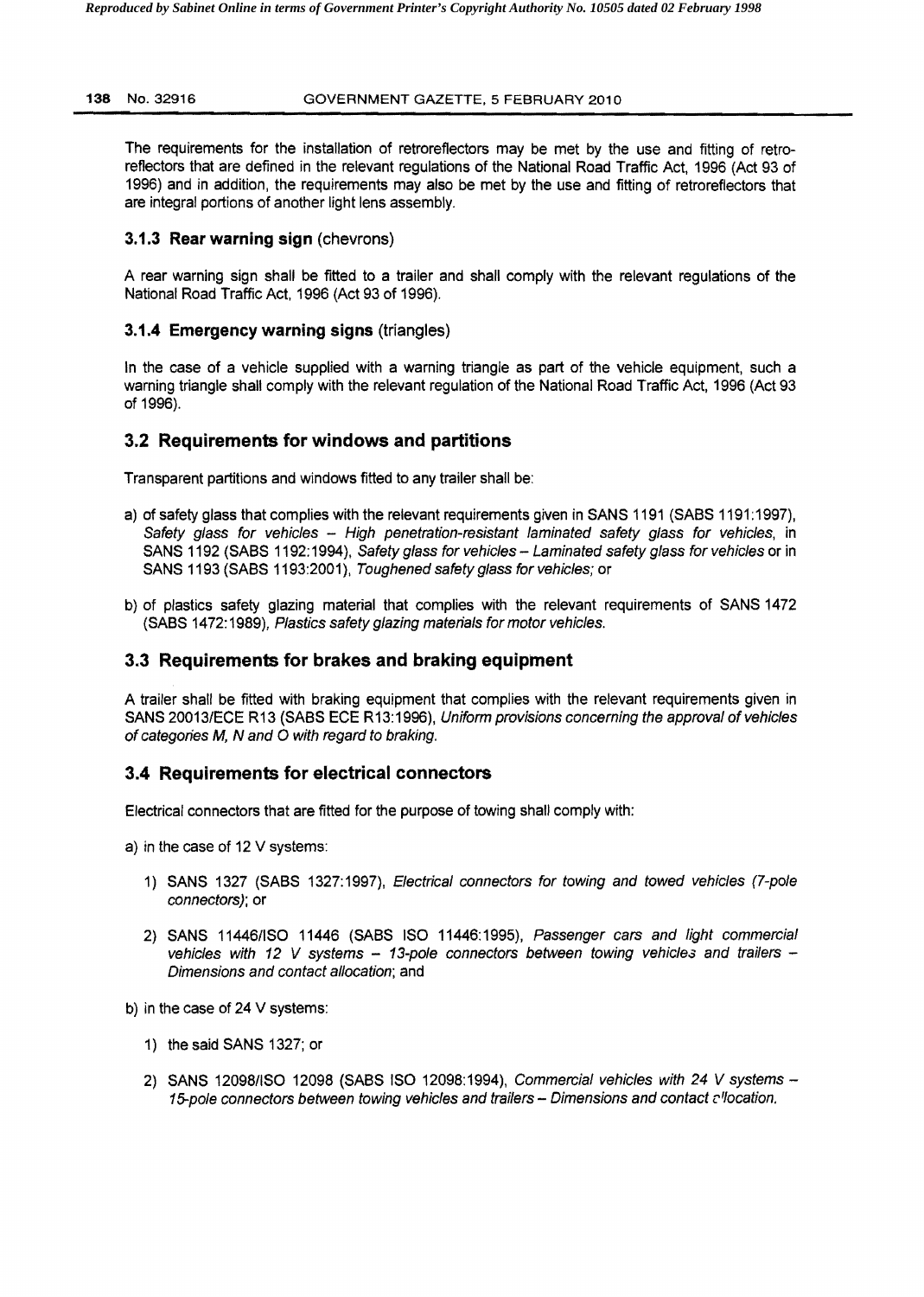#### STAATSKOERANT, 5 FEBRUARIE 2010 NO.32916 **139**

# **3.5 Requirements for couplings and drawbars on trailers with one axle or an axle unit**

### **3.5.1 Coupling device**

Excluding semi-trailers, trailers that have a gross vehicle mass not exceeding 3,5 t shall have coupling devices that comply with the relevant requirements given in SANS 20055:2003 / ECE R55, Uniform provisions concerning the approval of mechanical coupling components of combinations of vehicles.

#### **3.5.2 Static vertical loading on ball couplings**

The maximum and minimum static vertical load at the centre of the ball socket on the coupling head shall be determined by the manufacturer, but in no case shall it exceed 100 kg or be less than 25 kg when the trailer is loaded. When a trailer is fitted with a stabilizer or an equalizer by the manufacturer, the effect of such a device on the maximum and minimum static vertical loads shall be stated by the manufacturer.

#### **3.5.3 Height of the ball coupling device**

The height of the ball coupling device fitted to a trailer, measured vertically above the ground to the centre of the ball socket and with the interior floor of the trailer horizontal and the trailer at its gross vehicle mass, shall be not less than 350 mm and not more than 465 mm, provided that any custombuilt trailers that:

- a) have tyre and wheel combinations with overall diameters that exceed 665 mm when measured in the unladen condition; or
- b) are designed or adapted for towing behind vehicles that have a gross vehicle mass exceeding 3500 kg

shall be excluded for the purposes of this sub-section.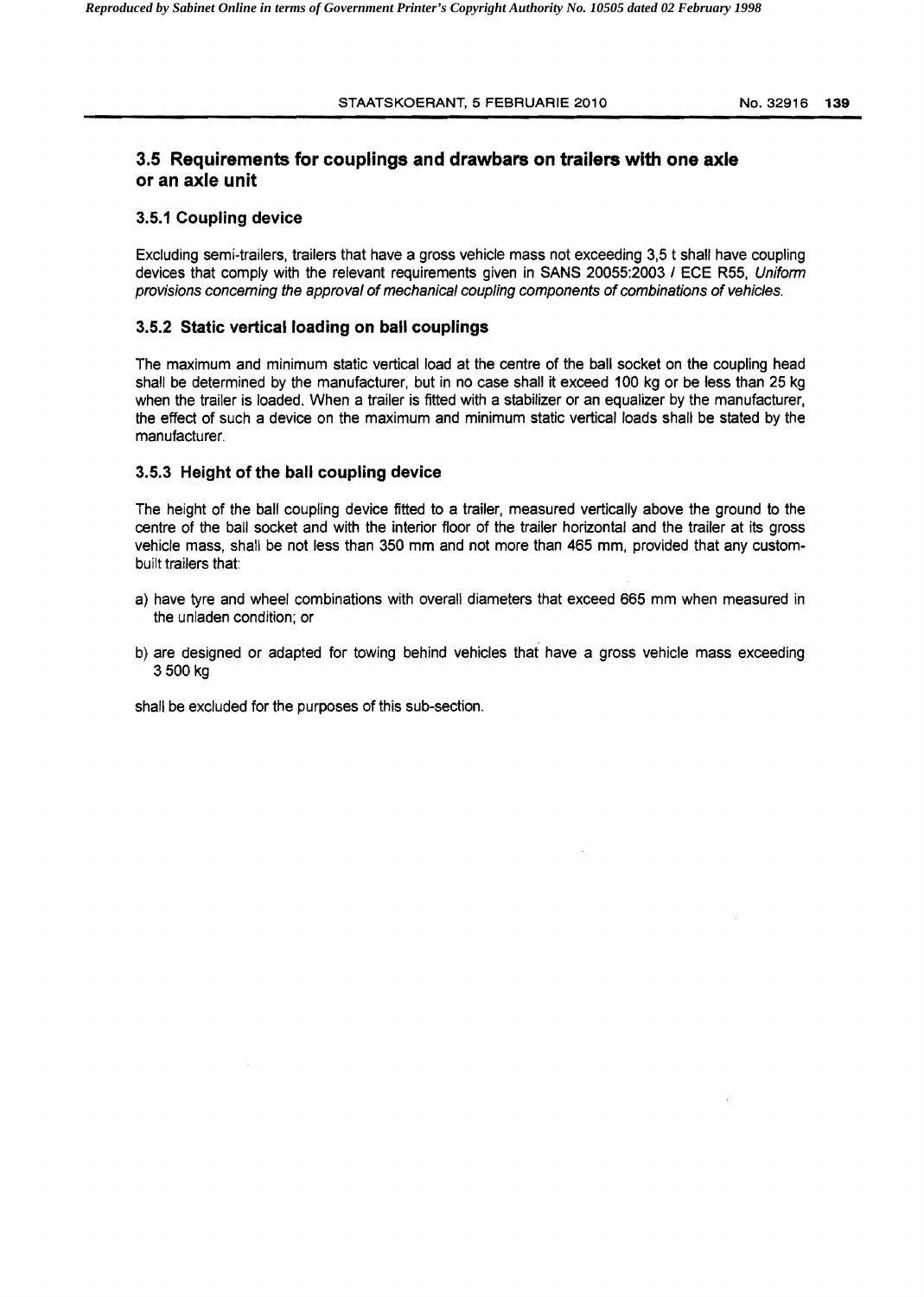## **3.5.4 Trailer articulation clearance**

The coupling device fitted to a trailer shall be located on the drawbar as shown in figure 1.



### **Articulation clearance space**

**Figure 1 - Minimum articulation clearance space**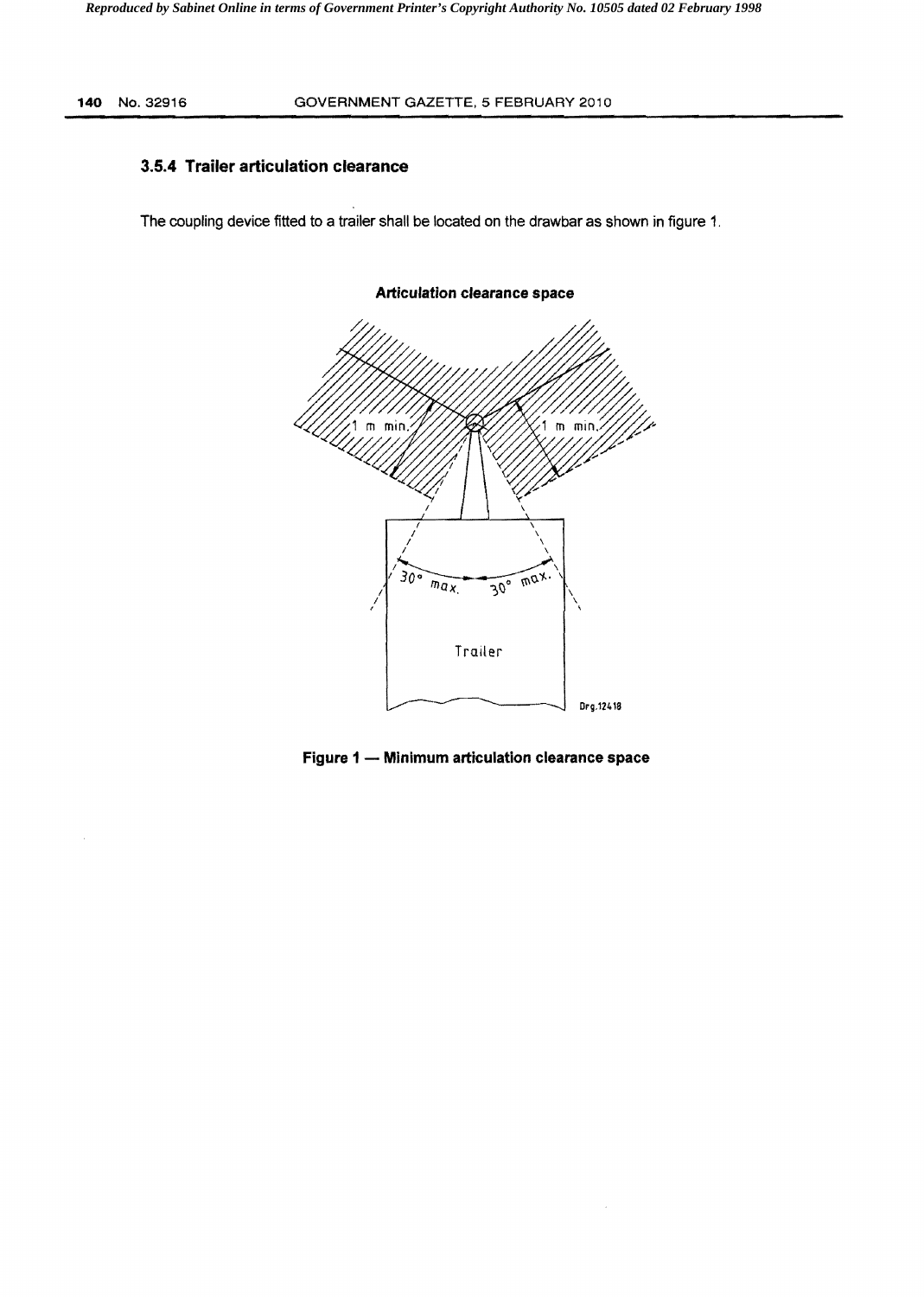# **3.6 Requirements for the stability of certain trailer/towing vehicle combinations whilst in motion**

#### **3.6.1 General**

These requirements are only applicable to trailers with ball couplings as specified in 3.5.1 (a). Stability should be determined by calculation or other suitable means, or, in the case of a caravan, by verifying compliance with the metrological requirements of 4.1.2 (overall height). 4.1.3 (centre of gravity) and 4.1.4 (rear overhang).

### **3.6.2 Trailer configuration**

The static vertical load on the ball coupling of the trailer shall be at the minimum value stated by the manufacturer (see 3.5.2) and stability shall be checked for two conditions of loading, given as follows:

- a) with the trailer at its tare fully equipped for service in accordance with the manufacturers specification but excluding all non-permanent equipment or stores; and
- b) with the trailer at its gross vehicle mass. the load being distributed as recommended by the manufacturer.

# **4 Requirements concerning metrological data**

## **4.1 Trailer dimensions**

### **4.1.1 General**

The dimensions of a trailer shall comply with the requirements of the relevant regulations of the National Road Traffic Act, 1996 (Act 93 of 1996), except as provided for in 4.1.2, 4.1.3 and 4.1.4.

## **4.1.2 Overall height of a caravan**

The overall height of a caravan, when measured vertically above ground level, shall not exceed the lesser of  $i$ ,8 times the track of the caravan (see figure 2(a)) or 3,0 m.

#### **4.1.3 Centre of gravity of a caravan**

The ratio between the horizontal distances from the centre line of the ball coupling to the centre of gravity and to the centre line of the axle or axle unit of a caravan shall not exceed 0,96 (see figure 2(b)). The ratio between the height of the centre of gravity vertically above ground level to the track of a caravan shall not exceed 0,725 (see figure 2(a)).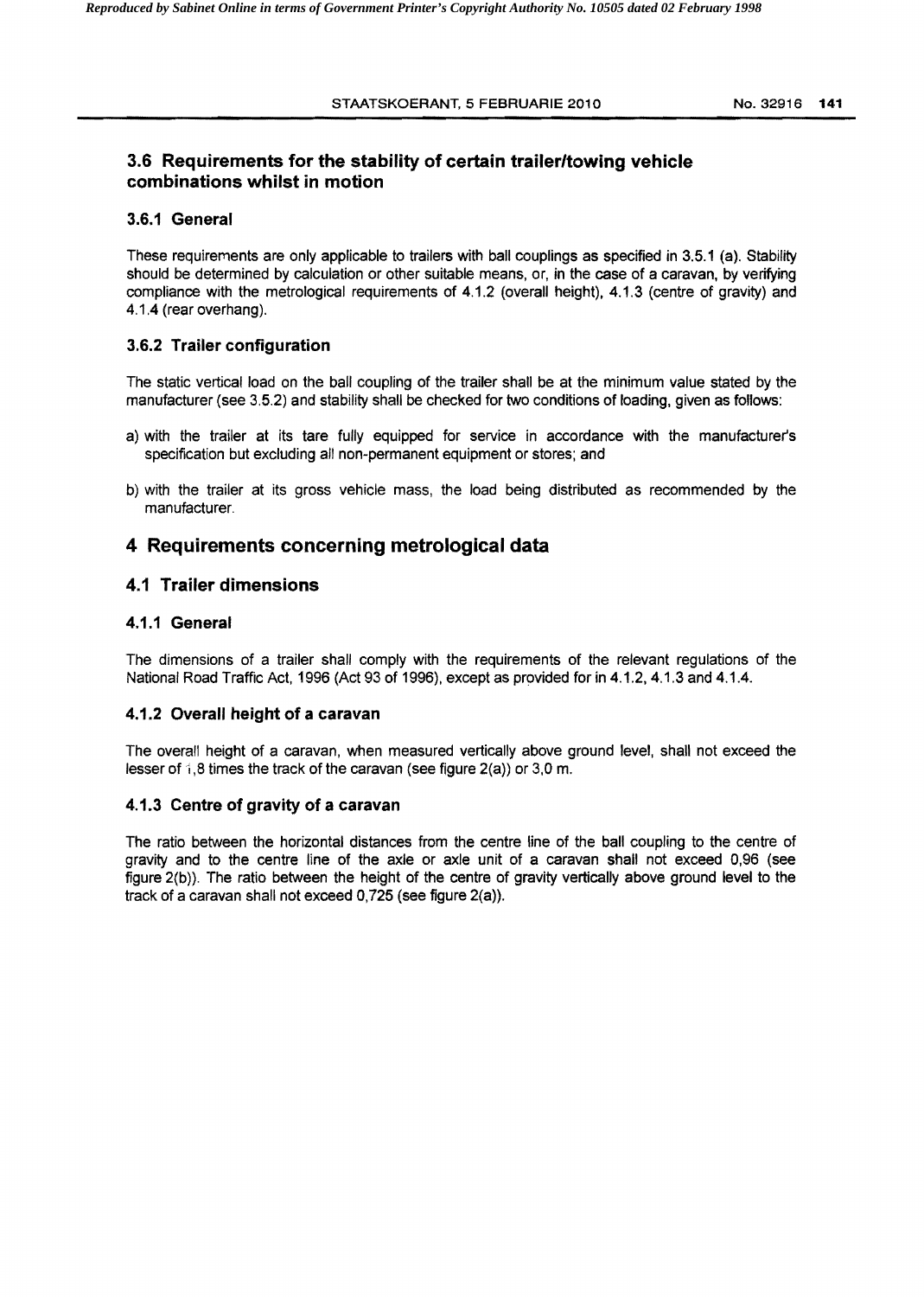**142** NO.32916 **GOVERNMENT** GAZETTE, 5 **FEBRUARY** 2010



**Figure 2(a) – Vertical limitations** 



**Figure 2(b) -** Longitudinal limitations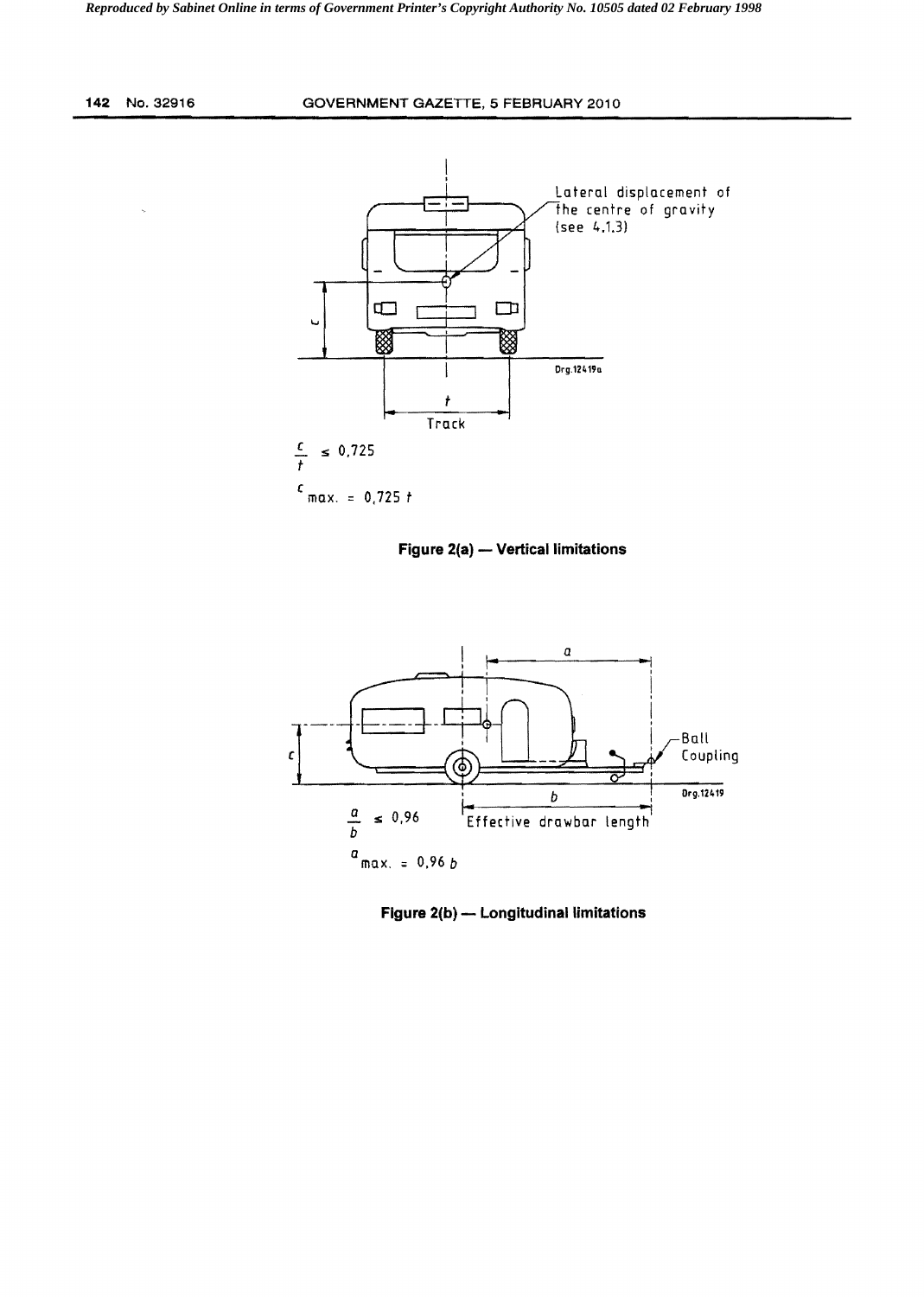### 4.1.4 Rear overhang of a trailer

The ratio of the rear overhang of a trailer to the effective drawbar length (the horizontal distance from the centre line of the axle or axle unit to the centre of the ball coupling) shall not exceed 0,7 (see figure 3), provided that the rear overhang shall not exceed 50 % of the length of the trailer body.



Figure 3 - Rear overhang limitations of a caravan

## 4.1.5 Minimum payload of a caravan

To ensure sufficient carrying capacity for movable property, the payload of the caravan (GVM minus tare) shall be not less than the total mass of user effects normally expected to be carried by the caravan (taken to be at least 15 % of the GVM), plus allowances of at least 15 kg for LPG (liquid petroleum gas) cylinders and at least 30 kg for a refrigerator, if such items are not fitted as standard equipment by the manufacturer.

## 4.2 Information plates

#### 4.2.1 Data plates

A trailer shall have a data plate or data plates permanently affixed to it, or to the trailer drawbar, in a conspicuous position and visible from the left-hand side of the trailer. The information stated in the relevant regulations of the National Road Traffic Act, 1996 (Act 93 of 1996) and the wording "For public road operation" shall be legibly and permanently imprinted or stamped on the data plate(s).

#### 4.2.2 Vehicle Identification Number (VIN)

#### 4.2.2.1 General

A trailer shall have a vehicle identification number that complies with the relevant requirements given in SANS 3779/ISO 3779 (SABS ISO 3779:1983), Road vehicles - Vehicle identification number (VIN) -Content and structure, and in SANS 4030/ISO 4030 (SABS ISO 4030:1983), Road vehicles - Vehicle identification number (VIN) - Location and attachment, except for clause 5 of the said SANS 4030, which shall be amended in accordance with the requirements in 4.2.2.2 to 4.2.2.4.

4.2.2.2 The VIN shall be marked directly on an integral part of the vehicle; it may be either on the frame or, for integral frame body units, on a part of the body not easily removed or replaced.

4.2.2.3 The VIN shall also be marked on the data plate.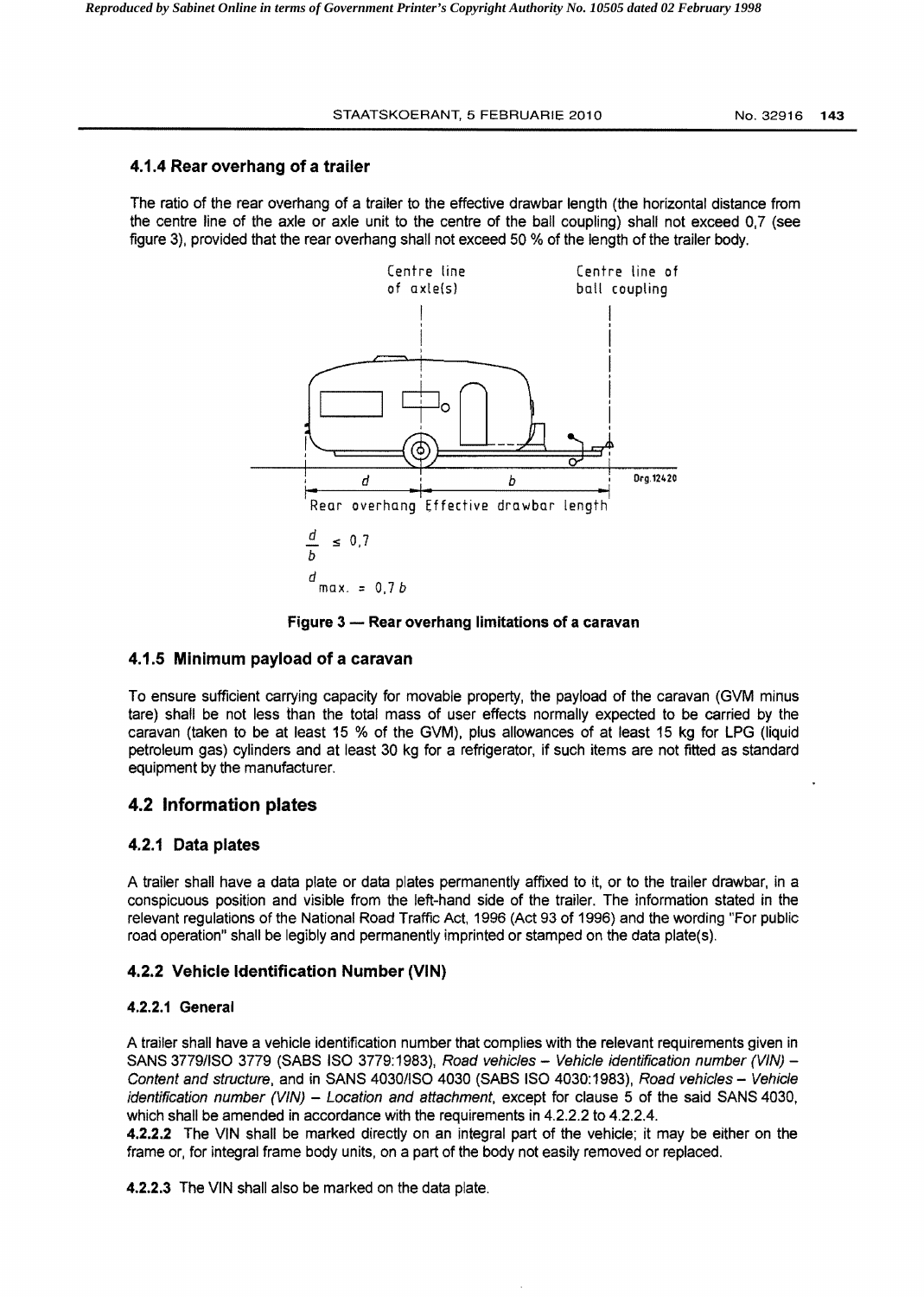4.2.2.4 The height of the roman letters and the arabic numerals of the VIN shall be as follows:

a) at least 7 mm if marked in accordance with 4.2.2.2 (frame, body, etc.) on trailers; and

b) at least 3 mm if marked in accordance with 4.2.2.3 (data plates).

# 4.2.3 **Axle data**

4.2.3.1 Each axle on a trailer shall be provided with a data plate as given in 4.2.3.2 or 4.2.3.3, where relevant. The particulars of the information on the data plate shall be permanently and legibly imprinted or stamped and the data plate shall be permanently affixed in a conspicuous position on the axle.

4.2.3.2 Each axle of a trailer shall have a data plate that gives the following information:

- a) the axle make and serial number;
- b) the load capacity of the axle; and
- c) the maximum rolling radius.

4.2.3.3 Where a braking system is fitted, the axle(s) of a trailer shall have a data plate that gives the information given in 4.2.3.2 and the following information:

a) the type/size of the shoe/pad, and the grade of the brake lining material, and

b) in the case of cam brakes operated by air, the brake chamber size and the brake lever length.

# **4.3 Measuring units**

All gauges, indicators and instruments that are fitted to a trailer shall be calibrated in units as prescribed by the current applicable regulations promulgated under the Measuring Units and National Measuring Standards Act, 1973 (Act 76 of 1973).

# **4.4 Load-carrying capacity of tyres**

Tyres for trailers shall comply with the Compulsory specification for pneumatic tyres for passenger cars and their trailers or the Compulsory specification for pneumatic tyres for commercial vehicles and their trailers, as published by Govemment Notice No. R1125 (Government Gazette No. 22822) of 16 November 2001 (as amended from time to time), where applicable.

# **5 Requirements for the control of environmental interference**

# **5.1 Suppression of radio and television interference**

All components, accessories or equipment that are fitted to a trailer and that generate and radiate electromagnetic energy shall comply with the current applicable regulations relating to interference with communications promulgated under the Telecommunications Act, 1996 (Act 103 of 1996).

# **5.2 Suppression of atmospheric pollution**

All engines, accessories or equipment that are fitted to a trailer and that generate smoke emissions shall comply with the current regulations promulgated under the Atmospheric Pollution Prevention Act, 1965 (Act 45 of 1965).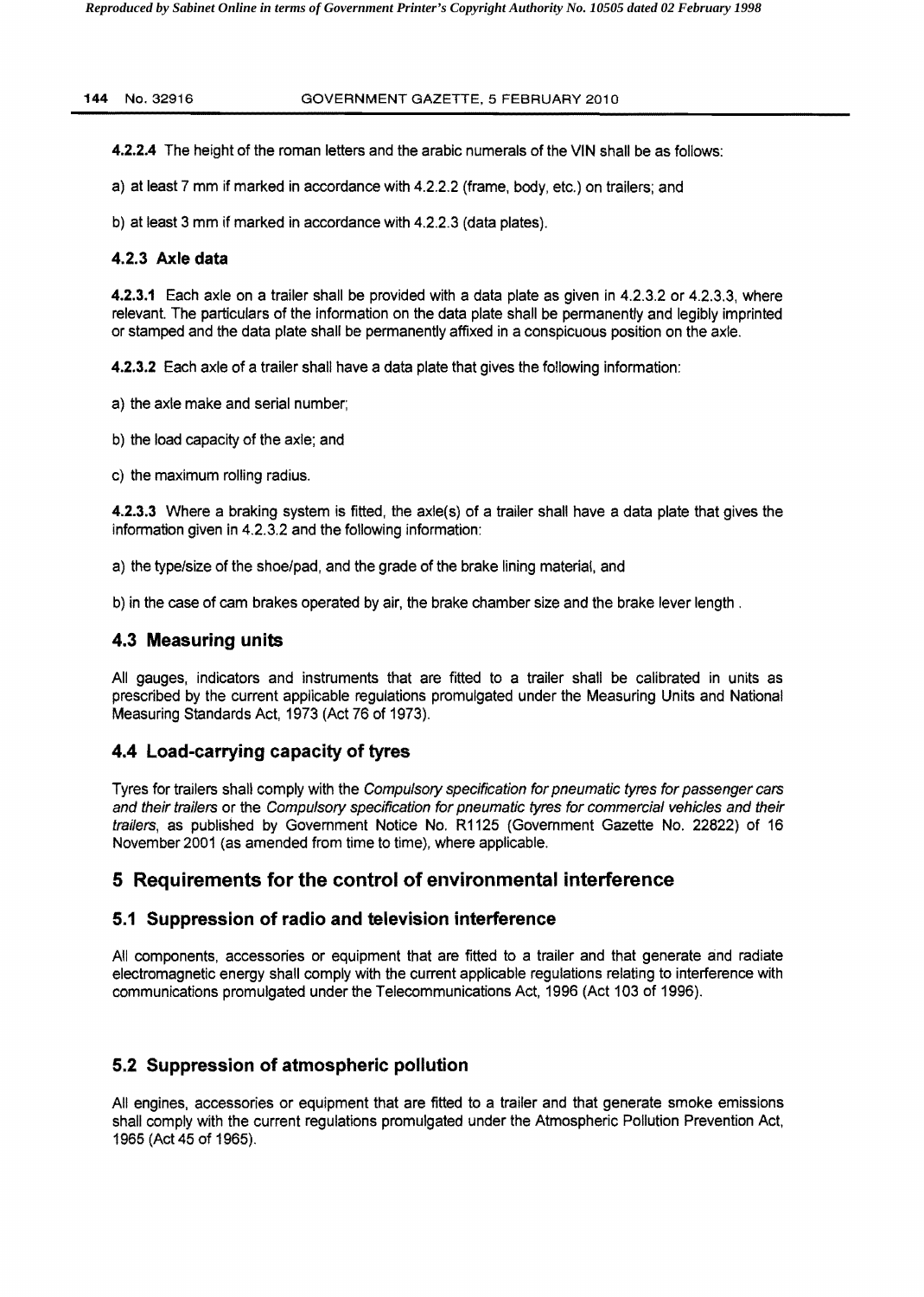# 6 Requirements for caravan equipment and components

# 6.1 Liquid petroleum gas containers

## 6.1.1 General

Provision shall be made to ensure that any LPG container(s), carried inside or outside a caravan or tent trailer, are adequately secured to prevent movement in any direction when the caravan or tent trailer is being drawn.

## 6.1.2 Ventilation

Permanent ventilation at a low floor level shall be provided to the outside atmosphere. The area of ventilation shall be at least the greater of 4 % of the floor area of the housing or compartment or 10 000 mm<sup>2</sup>. The ventilation area shall have no obstruction.

## 6.1.3 Location

Access to the LPG container(s) shall be from the outside of a caravan or tent trailer and no LPG vapour shall be allowed to penetrate into the interior of the caravan or tent trailer.

## 6.1.4 Fuel storage

No component or fixture that, in normal use, could damage the LPG installation or that might ignite escaping gas, shall be installed in a fuel storage housing or a fuel storage compartment.

# 6.2 Provision of fire extinguishers

A caravan or tent trailer shall be provided with one or more portable 1 kg dry powder fire extinguisher{s) securely stowed in a readily accessible position which, in the case of a caravan, shall be adjacent to the main entrance door.

The fire extinguisher(s) shall comply with the relevant requirements given in SANS 810 (SASS 810:1992), Portable rechargeable fire extinguishers - Dry powder type extinguishers, or in SANS 1322 (SABS 1322:1988), Portable, non-refillable fire extinguishers (general purpose type).

# 7 Homologation requirements

# 7.1 Homologation

Registered manufacturers, importers and builders (MISs) shall have each model of motor vehicle, from a specific source, covered by the scope of this compulsory specification, homologated by the regulatory authority in accordance with the requirements of Annexure A.

## 7.2 Rights of homologation approval

The rights of ownership of homologation approval, so granted for a vehicle model in 7.1, shall lie with the registered MIS that obtained such approval. This may only be transferable, to another registered MIS, on request of the MIS that currently owns the rights of homologation approval, and be authorised by, the regulatory authority.

A transference fee, as determined by the Minister, shall be paid to the regulatory authority.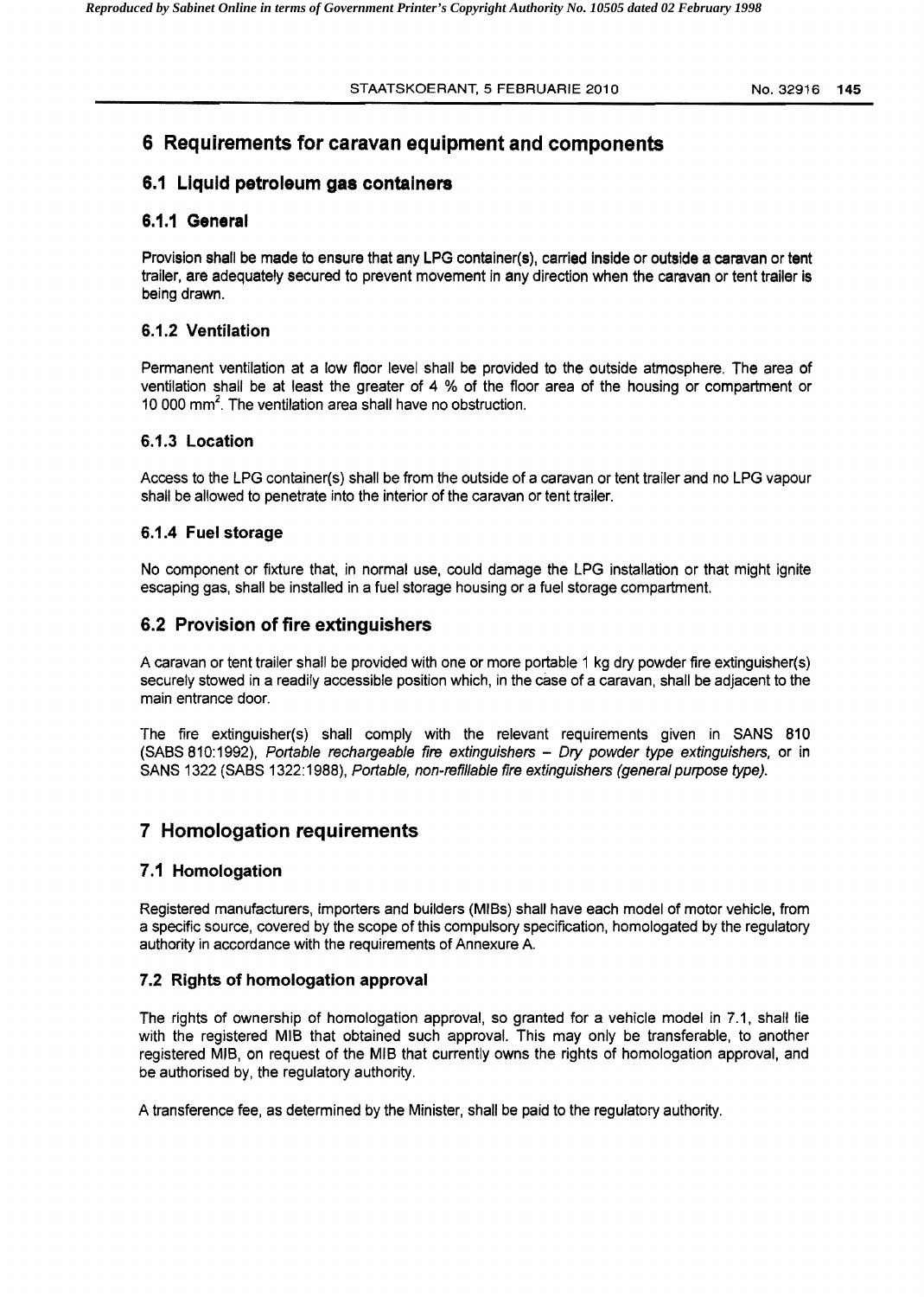# **8 Equivalent requirements**

The requirements of any national standards stated in the appropriate parts given in Table 2 shall be deemed to have been met if compliance with the equivalent standards given in columns 5,6 ,70r 8 of the same table, or any of their later amendment levels, is achieved.

Where an EEC Directive is quoted in column 5, and an amendment level is quoted in column 6, this shall mean that the Directive and its amendment up to, and including the quoted level (in column 6) is the minimum level that is acceptable.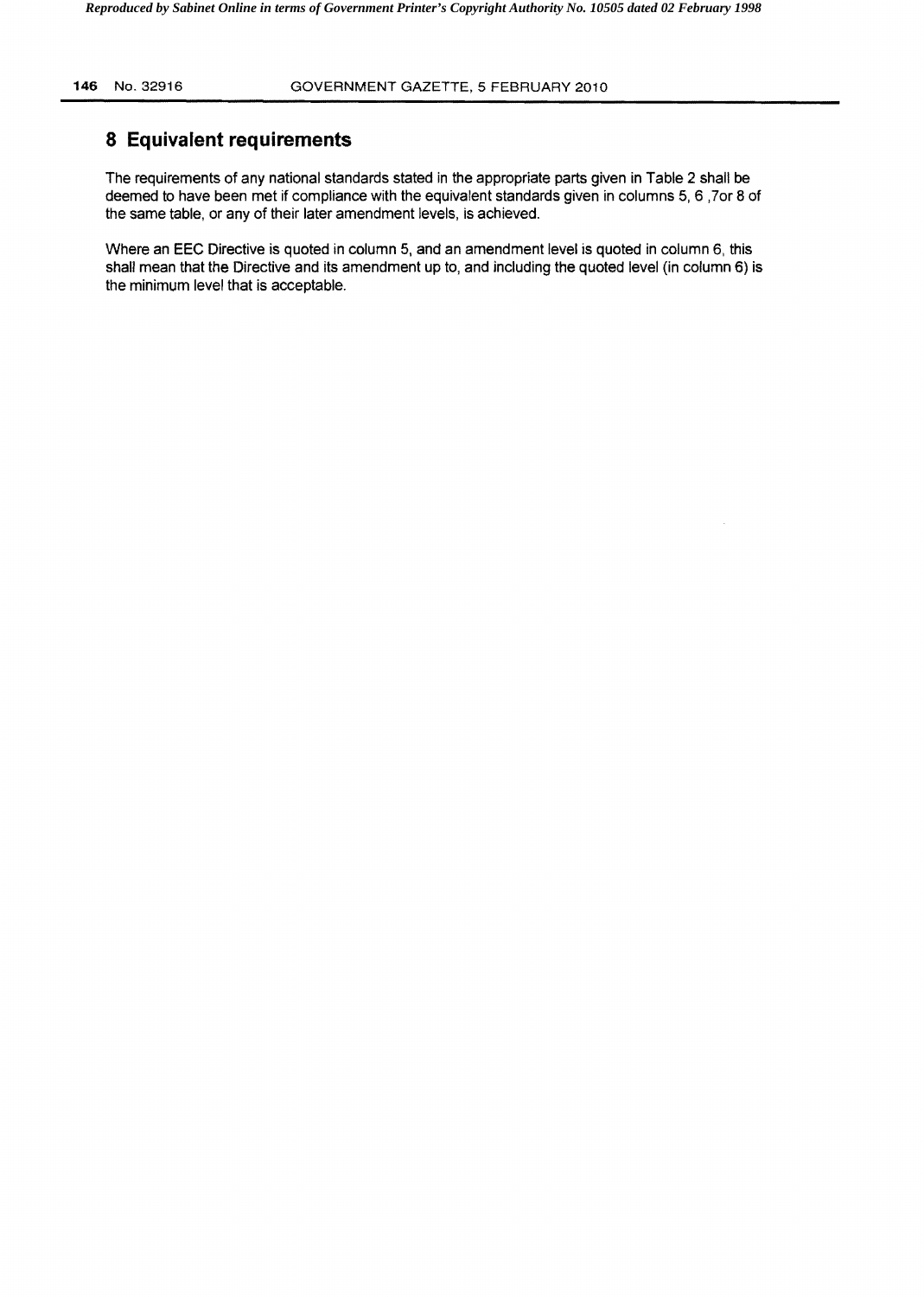#### STAATSKOERANT, 5 FEBRUARIE 2010 No. 32916 147

# **COMPULSORY SPECIFICATION FOR CATEGORY O<sub>1</sub> AND O<sub>2</sub> VEHICLES (CARAVANS AND LIGHT TRAILERS)**

|                   | $\overline{2}$                                                                                                                                               | 3                                 | 4                 | 5                               |
|-------------------|--------------------------------------------------------------------------------------------------------------------------------------------------------------|-----------------------------------|-------------------|---------------------------------|
| <b>Subsection</b> | Item                                                                                                                                                         | <b>Operative date</b>             | <b>Exclusions</b> | <b>Exclusion</b><br>expiry date |
|                   | All new or newly amended<br>subsections/items, not<br>referred to below                                                                                      | 2 months after<br>final gazetting |                   |                                 |
| 3.1.1             | Lights to<br><b>SANS 20003</b><br><b>SANS 20004</b><br><b>SANS 20006</b><br><b>SANS 20007</b><br><b>SANS 20023</b><br><b>SANS 20037</b><br><b>SANS 20091</b> | 26 March 2005                     |                   |                                 |
| 3.1.2             | Lighting to<br><b>SANS 20048</b>                                                                                                                             | 26 March 2005                     |                   |                                 |
| 3.3               | Brakes and braking<br>equipment to<br><b>SANS 20013</b>                                                                                                      | 26 March 2005                     |                   |                                 |
| 3.5.1             | Coupling devices to<br><b>SANS 20055</b>                                                                                                                     | 26 September 2004                 |                   |                                 |

### SCHEDULE 1 - Operative dates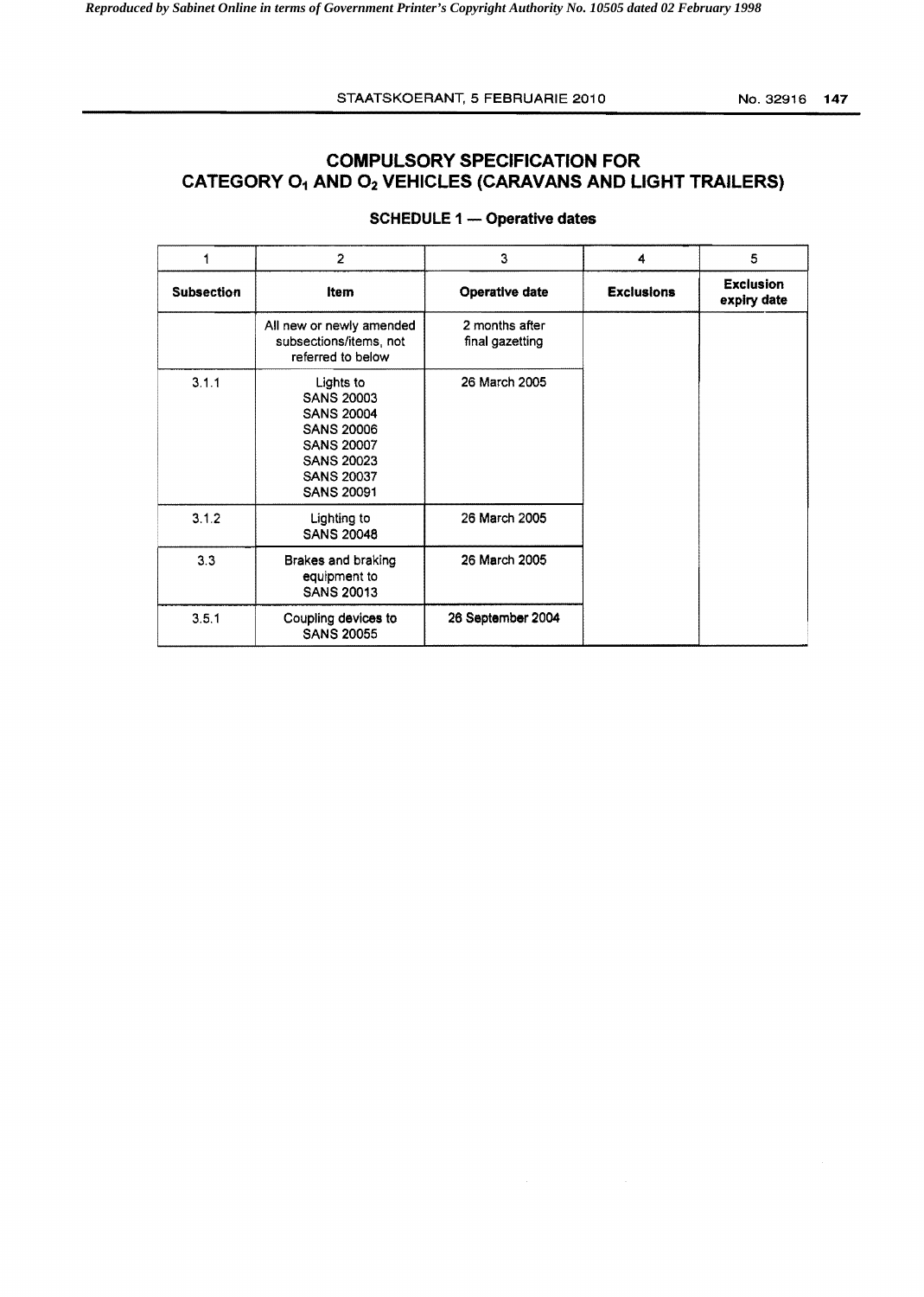# **COMPULSORY SPECIFICATION FOR VEHICLES OF CATEGORY 01 AND 02 (CARAVANS AND LIGHT TRAILERS)**

| 1                 | $\overline{2}$           | 3                                                           | 4                                                    | 5                                                                  | 6                                                           | $\overline{7}$                                                    | 8                                  |
|-------------------|--------------------------|-------------------------------------------------------------|------------------------------------------------------|--------------------------------------------------------------------|-------------------------------------------------------------|-------------------------------------------------------------------|------------------------------------|
|                   |                          |                                                             |                                                      | <b>EEC</b>                                                         |                                                             |                                                                   |                                    |
| <b>Subsection</b> | Item                     | <b>SANS No.</b>                                             | Date                                                 | <b>Base</b>                                                        | <b>Amdts</b><br>(up to and<br>including)                    | ECE                                                               | Other                              |
| 3.1.1             | Lights                   | 20003<br>20004<br>20006<br>20007<br>20023<br>20037<br>20091 | 1996<br>1997<br>2003<br>2002<br>1992<br>2002<br>1993 | 76/757<br>76/760<br>76/759<br>76/758<br>77/539<br>76/761<br>76/758 | 97/29<br>97/31<br>99/15<br>97/30<br>97/32<br>99/17<br>97/30 | R3.02<br>R <sub>4</sub><br>R6.01<br>R7.02<br>R23<br>R37.03<br>R91 |                                    |
| 3.1.2             | Lighting                 | 20048                                                       | 1994                                                 | 76/756                                                             | 97/28                                                       | R48.02                                                            |                                    |
| 3.2               | Safety glass             | 1191<br>1192<br>1193                                        | 1997<br>1994<br>2001                                 | 92/22<br>92/22<br>92/22                                            |                                                             | R43<br>R43<br>R43                                                 |                                    |
| 3.3               | <b>Braking</b>           | 20013                                                       | 1996                                                 | 71/320                                                             | 98/12                                                       | R13.08                                                            |                                    |
| 3.4               | Electrical<br>connectors | 11446<br>12098                                              | 1995<br>1994                                         |                                                                    |                                                             |                                                                   | <b>ISO 11446</b><br>ISO 12098      |
| 3.5.1             | Coupling<br>devices      | 20055                                                       | 2003                                                 |                                                                    |                                                             | R55.01                                                            |                                    |
| 4.2.2             | VIN number               | 3779<br>4030                                                | 1983<br>1983                                         |                                                                    |                                                             |                                                                   | <b>ISO 3779</b><br><b>ISO 4030</b> |
| 4.4               | <b>Tyres</b>             | Compulsory<br>specifications for<br>pneumatic tyres         | 2001                                                 | 92/23                                                              | 01/43                                                       | R30.02<br>R54                                                     |                                    |

### **Table 1 - Equivalent standards**